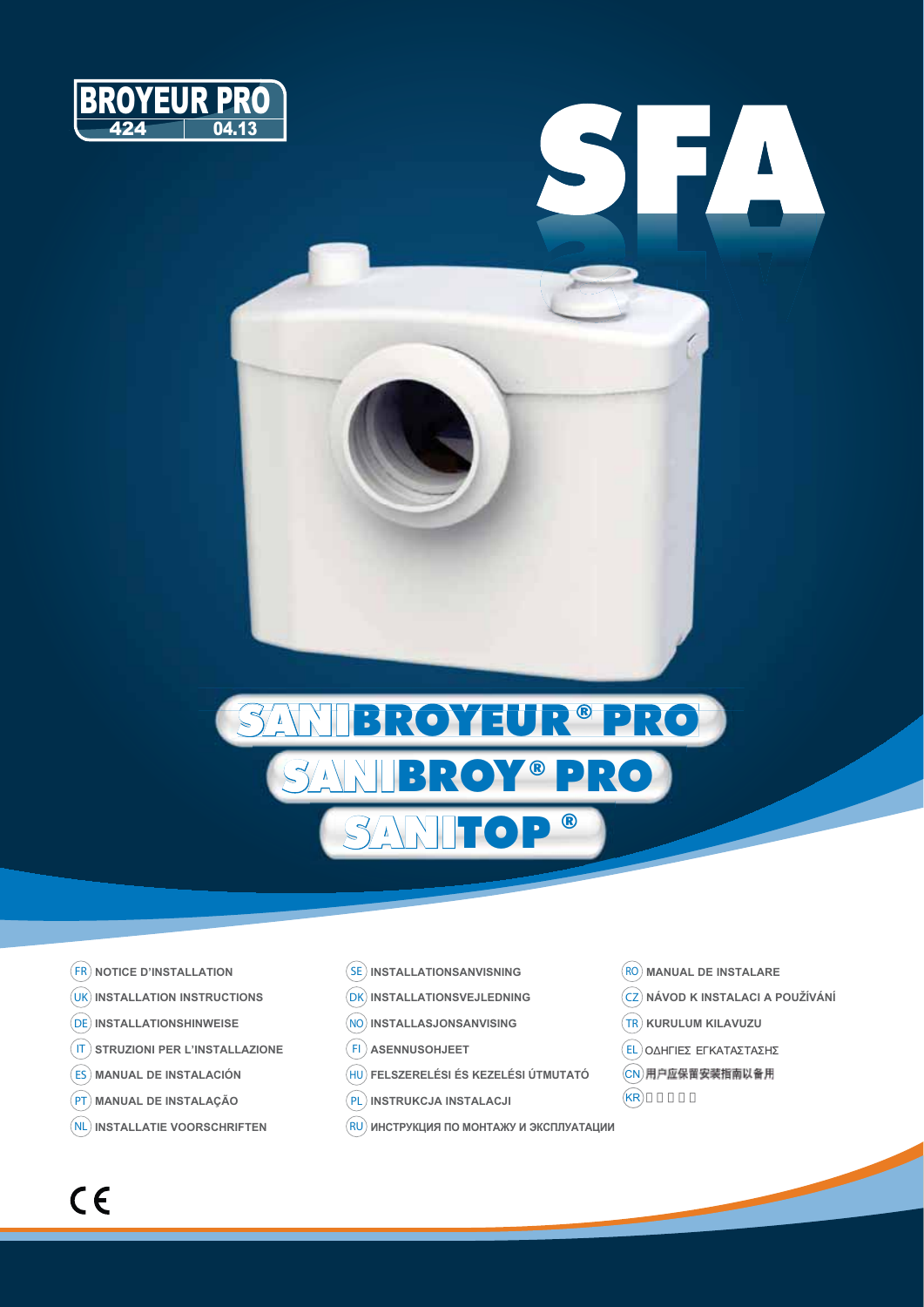



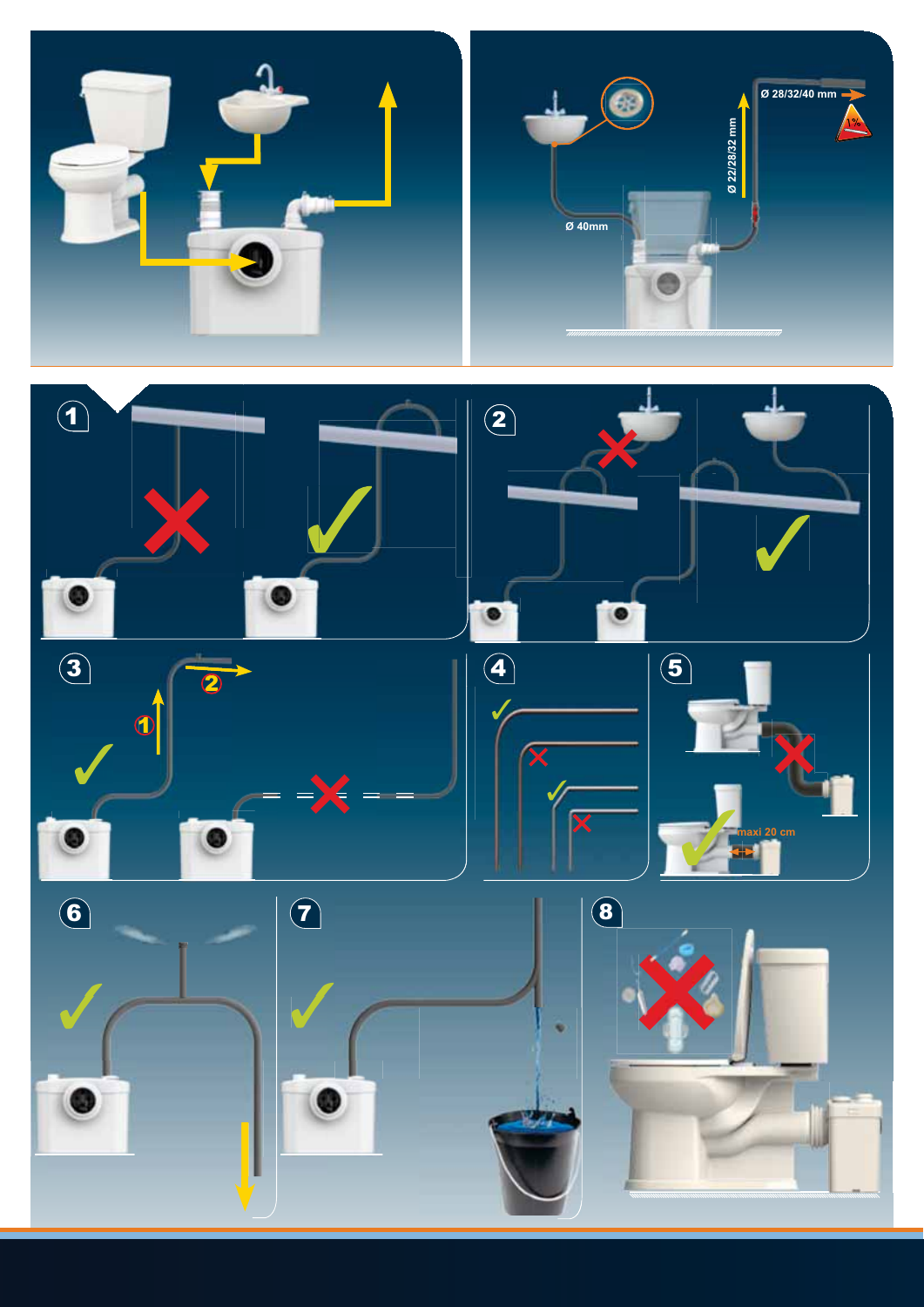



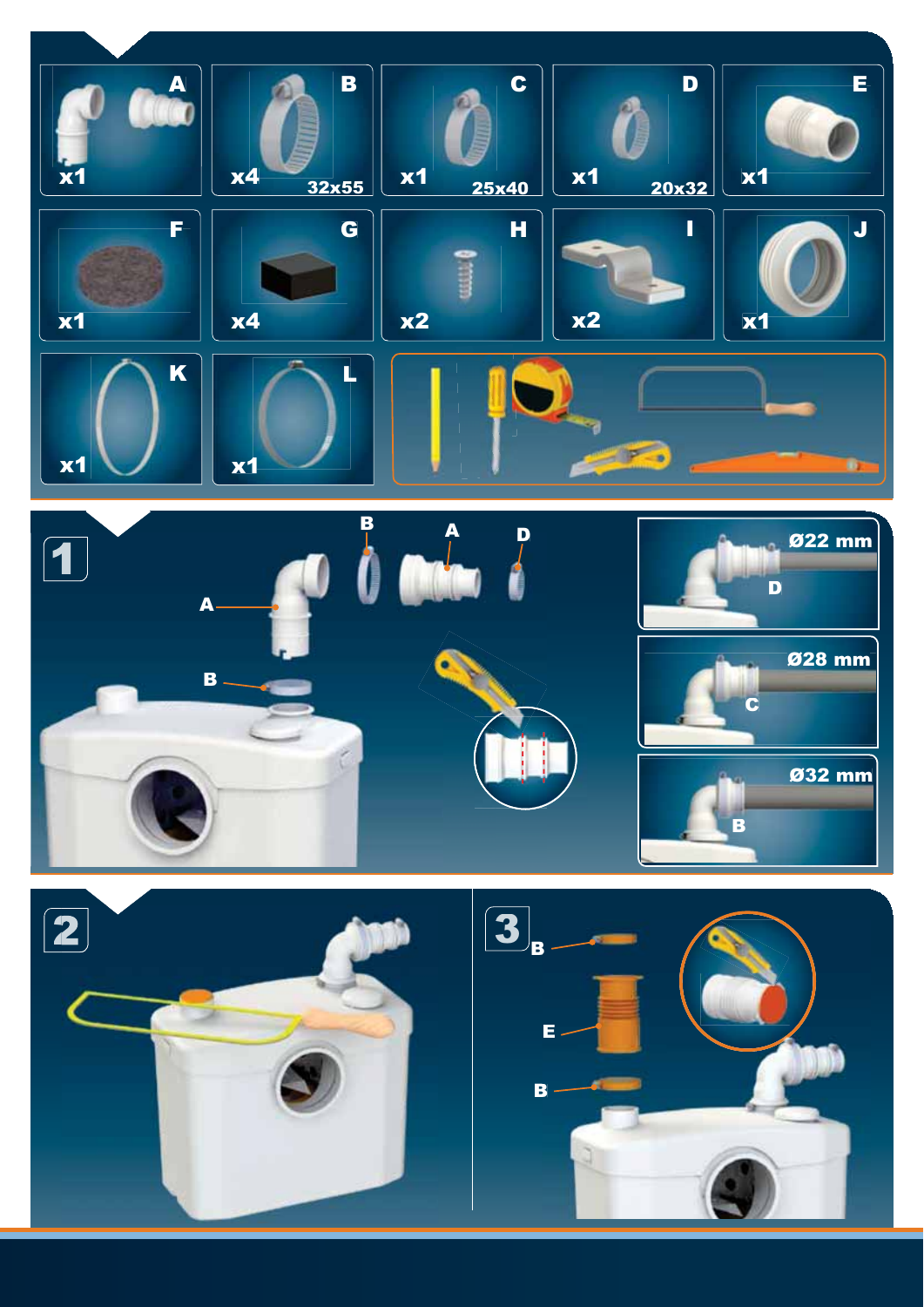







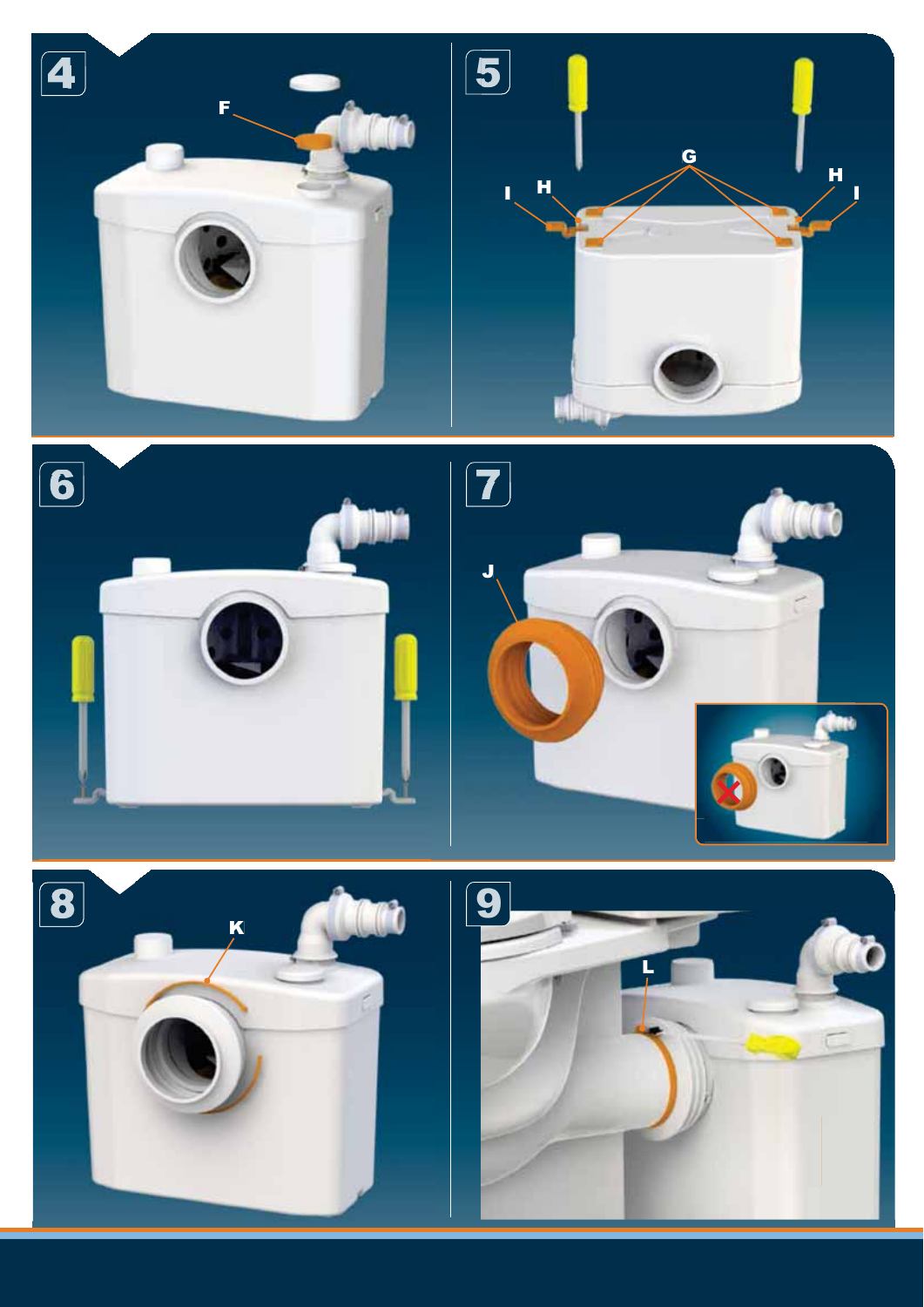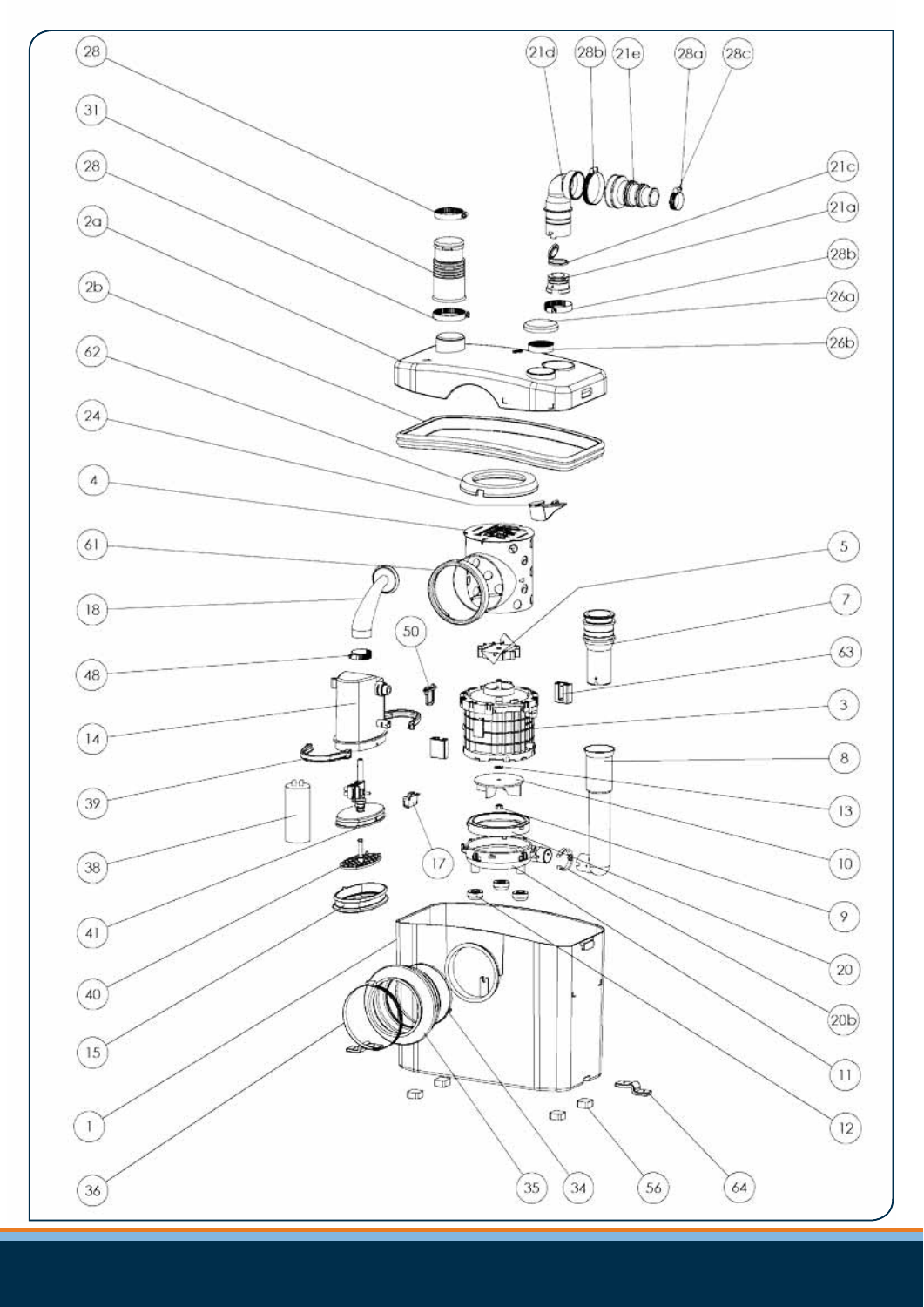

# Tél. +33 1 44 82 39 00 Fax +33 1 44 82 39 01

# **UNITED KINGDOM**

**SANIFLO Ltd.,** Howard House, The Runway South Ruislip Middx., HA4 6 SE Tel. +44 208 842 0033/4040 Fax +44 208 842 1671

# **IRELAND**

**SANIRISH Ltd** IDA Industrial Estate Edenderry - County Offaly Tel. + 353 46 9733 102 Fax + 353 46 97 33 093

# **AUSTRALIA**

**SANIFLO AUSTRALIA**  Unit 9/10, 25 Gibbes Street Pty Ltd Chatswood NSW 2067 Tel. +61 298 826 200 Fax +61 298 826 950

Fax (060 74) 30928-90

# **ITALIA**

**SFA ITALIA spa**  Via del Benessere, 9 27010 Siziano (PV) Tel. 03 82 61 81 Fax 03 82 61 8200

### **ESPAÑA**

**GRUPO SFA** C/ Vinyalets,1 - P.I. Can Vinyalets 08130 Sta. - Perpètua de Mogoda - **Barcelona** Tel. +34 93 544 60 76 Fax +34 93 462 18 96

# **PORTUGAL**

**SFA, Lda.**  Sintra Business Park, ed.01-1ºP 2710-089 SINTRA Tel. +351 219 112 785 Fax +351 219 577 000

# POCCMR

**SFA POCCHR** 101000 Москва - Колпачный пер<sup>9</sup>а, Тел. (495) 258 29 51 факс (495) 258 29 51

Fax +41 44 748 17 43

### **BENELUX SFA BENELUX B.V.** Voltaweg 4 6101 XK Echt Tel. +31 475 487100 Fax +31 475 486515

**SVERIGE SANIFLO AB** BOX 797 S-191 27 Sollentuna Tel. +08-404 15 30 Fax + 08-404 15 39

# **POLSKA SFA POLAND**

ul. Kolejowa 33 05-092 £omianki/Warszawa Tel. (+4822) 732 00 32 Fax (+4822) 751 35 16

# ČESKÁ REPUBLIKA

**SFA-SANIBROY, spol. s r.o**  Na Košince - 180 00 PRAHA 8 - Libeň Tel . +420 266 712 855 Fax , +420 266 712 856

Fax +40 256 245 029

### **TÜRKIYE SFA SANIHYDRO LTD STI** Ortaklar Caddesi No:7 Ünal Apt. D: 2 34394 MECIDIYEKÖY - ISTANBUL Tel . +90 212 275 30 88

Fax , +90 212 275 90 58

### **CHINA** SFA 中国

上海市静安区石门二路333弄3号振安 广场恒安大厦27C室 (200041) T:+86(0)21 6218 8969 F:+86(0)21 6218 8970

# **KOREA** www.SFA.biz

sales@saniflo-korea.kr

# **SERVICE HELPLINES**

|                                          | TEL                                       | FAX               |
|------------------------------------------|-------------------------------------------|-------------------|
| France                                   | N' Azur 10 810 05 90 02 ) + LiT par appar | 03 44 94 46 19    |
| <b>United Kingdom</b>                    | 08457 650011 (Call from a land line)      | 020 8842 1671     |
| Ireland                                  | 1850 23 24 25 (LOW CALL)                  | +353 46 97 33 093 |
| Australia                                | +61 298 826 200                           | +61 298 826 950   |
| <b>Deutschland</b>                       | 0800 82 27 82 0                           | (060 74) 30928-90 |
| Italia                                   | 0382 6181                                 | +39 0382 618200   |
| España                                   | +34 93 544 60 76                          | +34 93 462 18 96  |
| Portugal                                 | +351 219 112 785                          | +351 219 577 000  |
| Suisse Schweiz Svizzera +41 44 748 17 44 |                                           | +41 44 748 17 43  |

|                   | IEL               |
|-------------------|-------------------|
| Benelux           | +31 475 487100    |
| Sverige           | 08-744 15 18      |
| Norge             | +47 951 61 131    |
| Polska            | (+4822) 732 00 33 |
| Россия            | (495) 258 29 51   |
| Česká Republika   | +420 266 712 855  |
| România           | +40 256 245 092   |
| Türkiye           | +90 212 275 30 88 |
| and the former of |                   |

 **TEL FAX Benelux** +31 475 487100 +31 475 486515 **Sverige** 08-744 15 18 08-404 15 39

+86(0)21 6218 8969

 **Polska** (+4822) 732 00 33 (+4822) 751 35 16 (495) 258 29 51 (495) 258 29 51 **România** +40 256 245 092 +40 256 245 029 **Türkiye** +90 212 275 30 88 +90 212 275 90 58<br>  $\uparrow$  **H H**  $\uparrow$  +86(0)21 6218 8969 +86(0)21 6218 8970

**Service information : www.sfa.biz**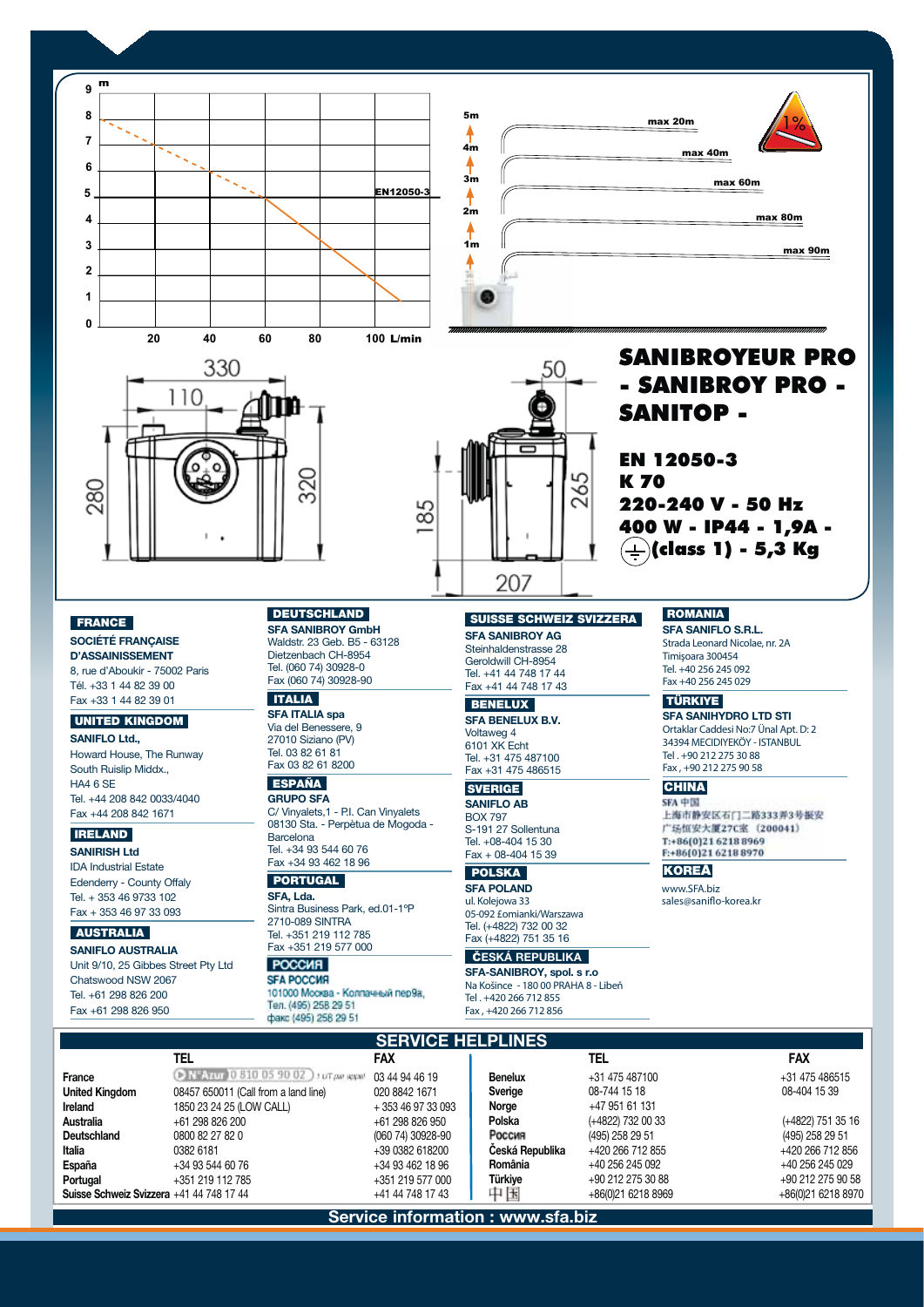# **UK**

# **1 DESCRIPTION**

This macerator is (manufactured in a factory which is quality) certified to ISO 9001. Installed and used correctly, the unit will give consistent and reliable service.

**This device is not designed for**<br>**Pressons** (including child**persons** (including **ren) with limited physical, sensory or mental abilities, or those with minimal experience and knowledge, unless they are monitored and are given the necessary instructions for using the device, with the help of a person responsible for their safety. Monitor children and make sure they do not play with the device.**

# **2 APPLICATIONS**

This appliance is a compact lift pump unit designed for removing waste water from a horizontal outlet toilet\*, shower\*, bidet\* or washbasin\* (\*: depending on the model). This appliance conforms to FN 12050-3 and the European standards concerning electrical safety and electromagnetic compatibility.

# **3 INSTALLATION**

The unit should be accessible for possible service.

The fitting and working of your appliance must meet local regulations and the EN 12056-4 standard.

To optimise the latest technical developments concerning soundproofing incorporated into this unit, it is important to:

• position the WC pan so that it is not in contact with a partition or wall of the room

• place the WC pan on a perfectly level surface to ensure that the resilient mounts are fully efficient

• fix the discharge pipe correctly, with distances of not more than one metre between the fastenings.

### **CONNECTION TO THE ELECTRICAL SUPPLY**

**The electrical installation should be carried out by a qualified person. The unit requires a 220/240V single phase AC 50 Hz supply (UK specification). The power supply circuit of the appliance must be earthed (Class I) and protected by a GFCI high sensitivity (30mA). Warning: Ensure the electricity is turned OFF at the main switch board before wiring to connector.**

All wiring must conform to BS7671, 1992 requirements for electrical installations. Do not connect the unit to a conventional plug and socket. **It must be wired into a fused, unswitched, fixed wiring connector fitted with a 5 amp fuse.** The wires in the mains lead are coloured in accordance with

the following code: Brown - Live Blue - Neutral Green/Yellow - Earth

The connection must be used exclusively to power the device.

All work on cable, pressure chamber and motor should only be carried out by a qualified Saniflo servicing agent, as special tools are required. Please do not cut/ shorten the electrical supply cable which can make it very difficult to remove in the event of a service requirement.

# **4 C O M M I S S I O N I N G THE UNIT**

Flush the WC checking that all seals, and connections are waterfight.

Check both the discharge pipework from the unit and the other sanitary appliances connections. Check the watertightness of connections to sanitary appliances:

toilet\*, shower\*, bidet\* or washbasin\* (\*: depending on the model).

# **5 MAINTENANCE**

**WARNING !!!** In the event of prolonged absence it is essential to turn off the water supply to protect the installation against sub zero temperatures.

### **CARE OF YOUR UNIT**

In order to remove scale and clean the macerator and the bowl, use the SANIFLO Cleanser/Descalent

. Disconnect the macerator power supply. .Pour an amount of cleanser into the pan Leave it to stand for 1 or 2 hours

.Re-connect the macerator power supply, .Rinse by operating the flushing system twice. Carry out the operation once every 3 months on average, but the frequency may need to be changed depending on the hardness of the water.

| <b>6 FAULT FINDING / REMEDIES</b>                                             |                                                                                                                                                                              |                                                                                                                                        |  |  |
|-------------------------------------------------------------------------------|------------------------------------------------------------------------------------------------------------------------------------------------------------------------------|----------------------------------------------------------------------------------------------------------------------------------------|--|--|
|                                                                               | <b>IN ALL CASES, YOU MUST DISCONNECT</b><br>THE MACERATOR FROM THE POWER SUPPLY                                                                                              |                                                                                                                                        |  |  |
|                                                                               |                                                                                                                                                                              |                                                                                                                                        |  |  |
| <b>SYMPTOMS</b>                                                               | <b>PROBABLE CAUSES</b>                                                                                                                                                       | <b>REMEDIES</b>                                                                                                                        |  |  |
| • The motor does not activate                                                 | • The electrical power supply<br>is not active<br>• The electrical power supply is<br>defective<br>• The motor or the control system<br>is defective                         | • Restore the electrical supply<br>• Check the electrical power<br>supply<br>• Otherwise, ask an approved<br>repair agent to intervene |  |  |
| • The motor emits a rattling or<br>crunching sound, hums, but<br>does not run | • Foreign object into the box<br>• Problem with the motor or the<br>control system                                                                                           | • Remove the foreign body<br>• Otherwise, ask an approved<br>repair agent to intervene                                                 |  |  |
| • The motor intermittently<br>activates                                       | • The connected sanitary devices<br>are dripping water<br>• The non-return valve is faulty                                                                                   | • Check the installation upstream<br>• Clean or replace the non-return<br>valve                                                        |  |  |
| • The motor operates normally, but<br>continues to run for a long time        | • The length or height of the<br>installation is over the<br>specification, or there are too<br>many bends/elbows<br>• The pump cover plate is partially<br>obscured/blocked | • Check the installation<br>• Otherwise, ask an approved<br>repair agent to intervene                                                  |  |  |
| • The unit stops                                                              | • The unit has been running for<br>too long (thermal cut-out)                                                                                                                | . Wait for reset, then ask an<br>approved repair agent to<br>intervene                                                                 |  |  |
| • Motor is surging and water<br>in the WC pan goes down<br>very slowly        | • The air dispenser is clogged up<br>• Problem with motor                                                                                                                    | • Clear the air relief hole<br>• Otherwise, ask an approved<br>repair agent to intervene                                               |  |  |
| • Cloudy water comes up into<br>the shower basin (units with<br>side inlets)  | • Shower installed too low as<br>compared with the macerator unit<br>• Hinged side inlet discs<br>clogged up                                                                 | • Check the installation<br>• Clean the hinged discs<br>• Otherwise, ask an approved<br>repair agent to intervene                      |  |  |

# **7 GUARANTEE**

**2 years guarantee as from its date of purchase subject to correct installation and correct use.**

**Only the disposal of toilet paper, faecal matter, and waste water will be under guarantee. Any damage due to foreign bodies such as cotton, condoms, sanitary towels, wet wipes, food, hair, metal, wood or plastic objects, will not be under guarantee. Solvents, acids and other chemicals can also cause damage to the unit, and will invalidate the guarantee.**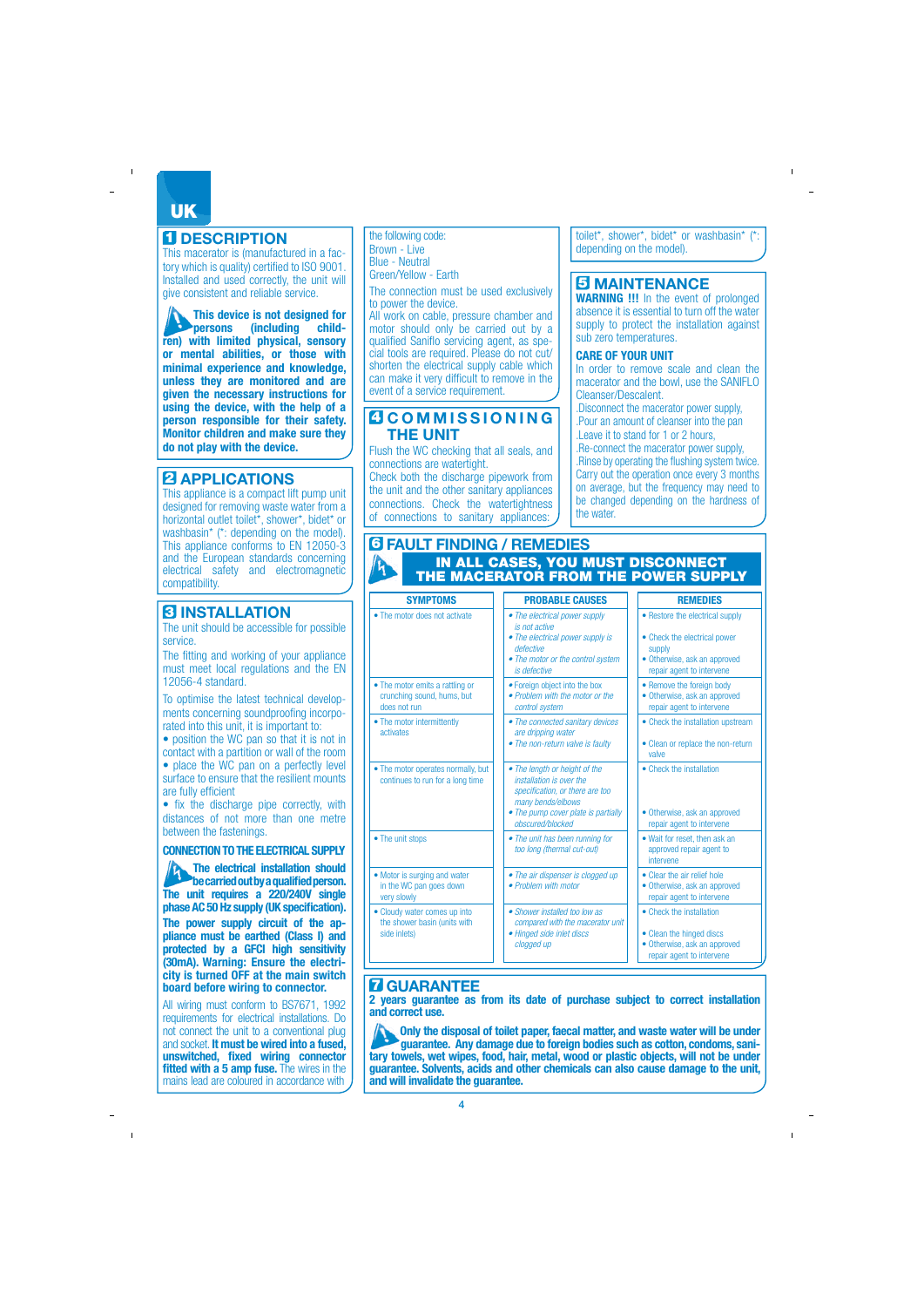| ۱<br>١ |
|--------|
|        |
|        |